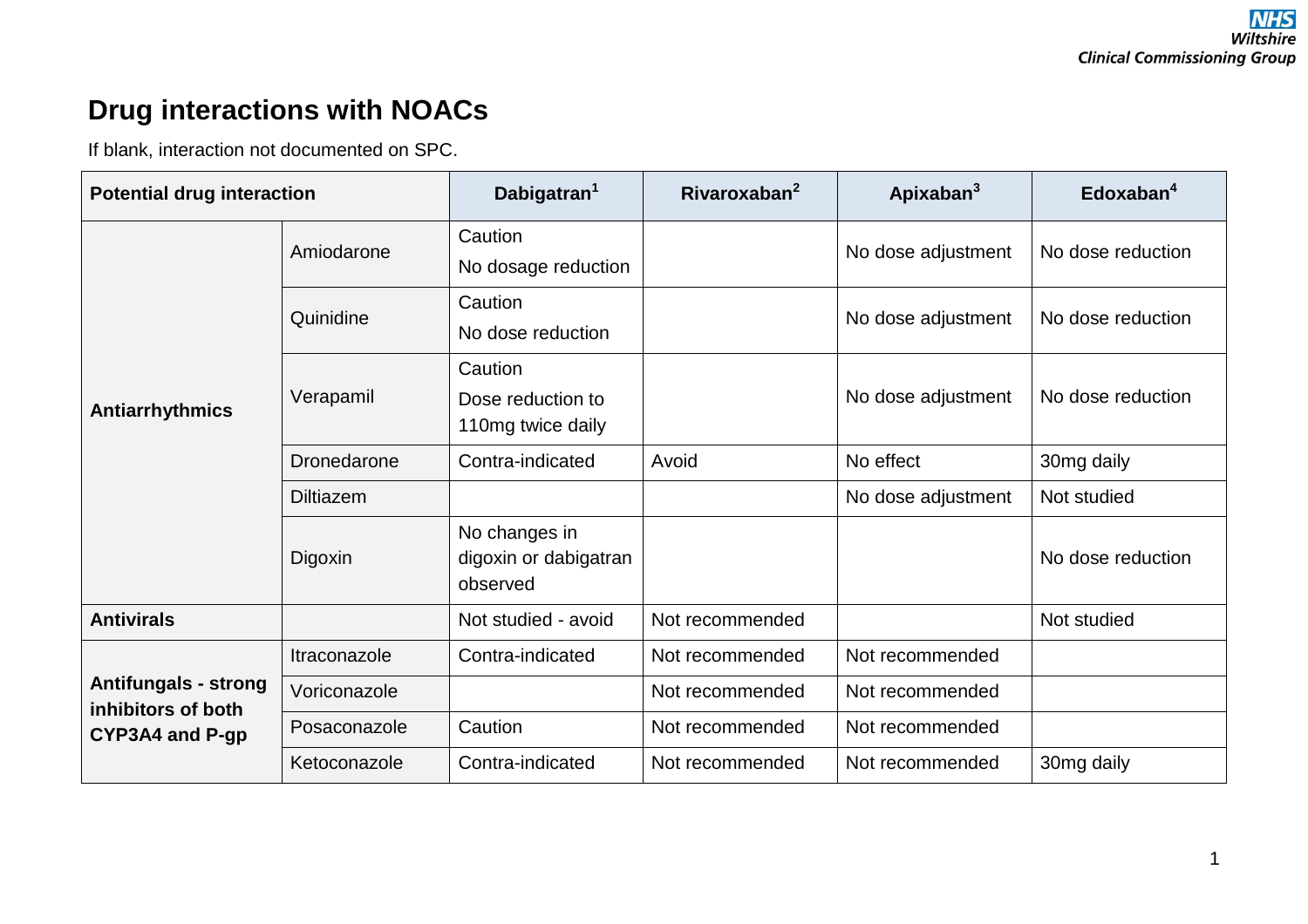| <b>Potential drug interaction</b> |              | Dabigatran <sup>1</sup>                                                                     | Rivaroxaban $2$                                                                                                                                            | Apixaban <sup>3</sup>            | Edoxaban <sup>4</sup>                                        |
|-----------------------------------|--------------|---------------------------------------------------------------------------------------------|------------------------------------------------------------------------------------------------------------------------------------------------------------|----------------------------------|--------------------------------------------------------------|
| <b>Antibiotics</b>                | Erythromycin |                                                                                             | Increase in<br>rivaroxaban levels<br>not considered<br>clinically relevant.<br>The effect of<br>erythromycin is<br>additive to that of<br>renal impairment |                                  | 30mg daily                                                   |
|                                   | Rifampicin   | Avoid                                                                                       |                                                                                                                                                            | $AF -$ caution<br>DVT/PE - avoid | Caution                                                      |
| NSAIDs - increased bleeding risk  |              | Increased bleeding<br>risk<br>Review benefits vs.<br>risks<br>Consider 110mg<br>twice daily | Caution                                                                                                                                                    | Caution - no dose<br>adjustment  | Increased bleeding<br>time<br>Chronic use not<br>recommended |
| <b>Antiplatelet</b>               | Clopidogrel  | Increased bleeding<br>risk<br>Review benefits vs.<br>risks<br>Use 110mg twice<br>daily      | Caution                                                                                                                                                    |                                  | May increase risk of<br>bleeding                             |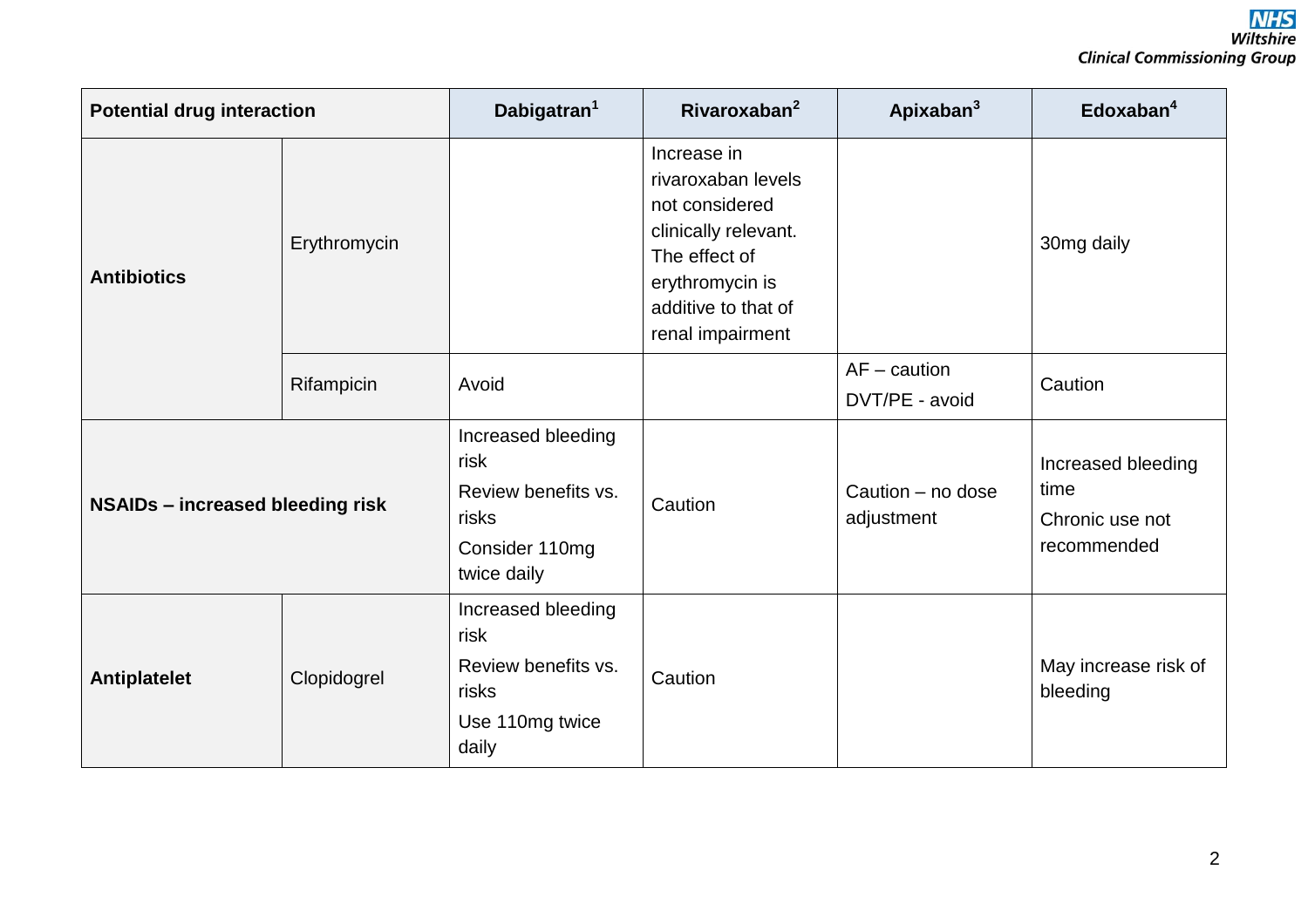| <b>Potential drug interaction</b> |                         | Dabigatran <sup>1</sup>                                                                | Rivaroxaban $2$ | Apixaban <sup>3</sup>            | Edoxaban $4$                                                                                                           |
|-----------------------------------|-------------------------|----------------------------------------------------------------------------------------|-----------------|----------------------------------|------------------------------------------------------------------------------------------------------------------------|
| <b>Antiplatelet</b>               | Acetylsalicylic<br>acid | Increased bleeding<br>risk. Review benefits<br>vs. rsks. Consider<br>110mg twice daily | Caution         | Caution                          | High dose ASA not<br>recommended.<br>Edoxaban can be co-<br>administered with<br>low dose ASA ( $\leq 100$<br>mg/day). |
| <b>PPIS</b>                       |                         | No reduced efficacy                                                                    |                 |                                  |                                                                                                                        |
| <b>SSRIS/SNRIS</b>                |                         | Increased bleeding<br>risk. Review benefits<br>vs. risks                               |                 |                                  |                                                                                                                        |
| Immunosuppresants                 | Ciclosporin             | Contra-indicated                                                                       |                 |                                  | 30mg daily                                                                                                             |
| <b>Others</b>                     | Phenytoin               | Avoid                                                                                  |                 | $AF -$ caution<br>DVT/PE - avoid | Caution                                                                                                                |
|                                   | Carbamazepine           | Avoid                                                                                  |                 | $AF -$ caution<br>DVT/PE - avoid | Caution                                                                                                                |
|                                   | Phenobarbitone          | Avoid                                                                                  |                 | $AF -$ caution<br>DVT/PE - avoid | Caution                                                                                                                |
|                                   | St Johns Wort           | Avoid                                                                                  |                 | $AF -$ caution<br>DVT/PE - avoid | Caution                                                                                                                |